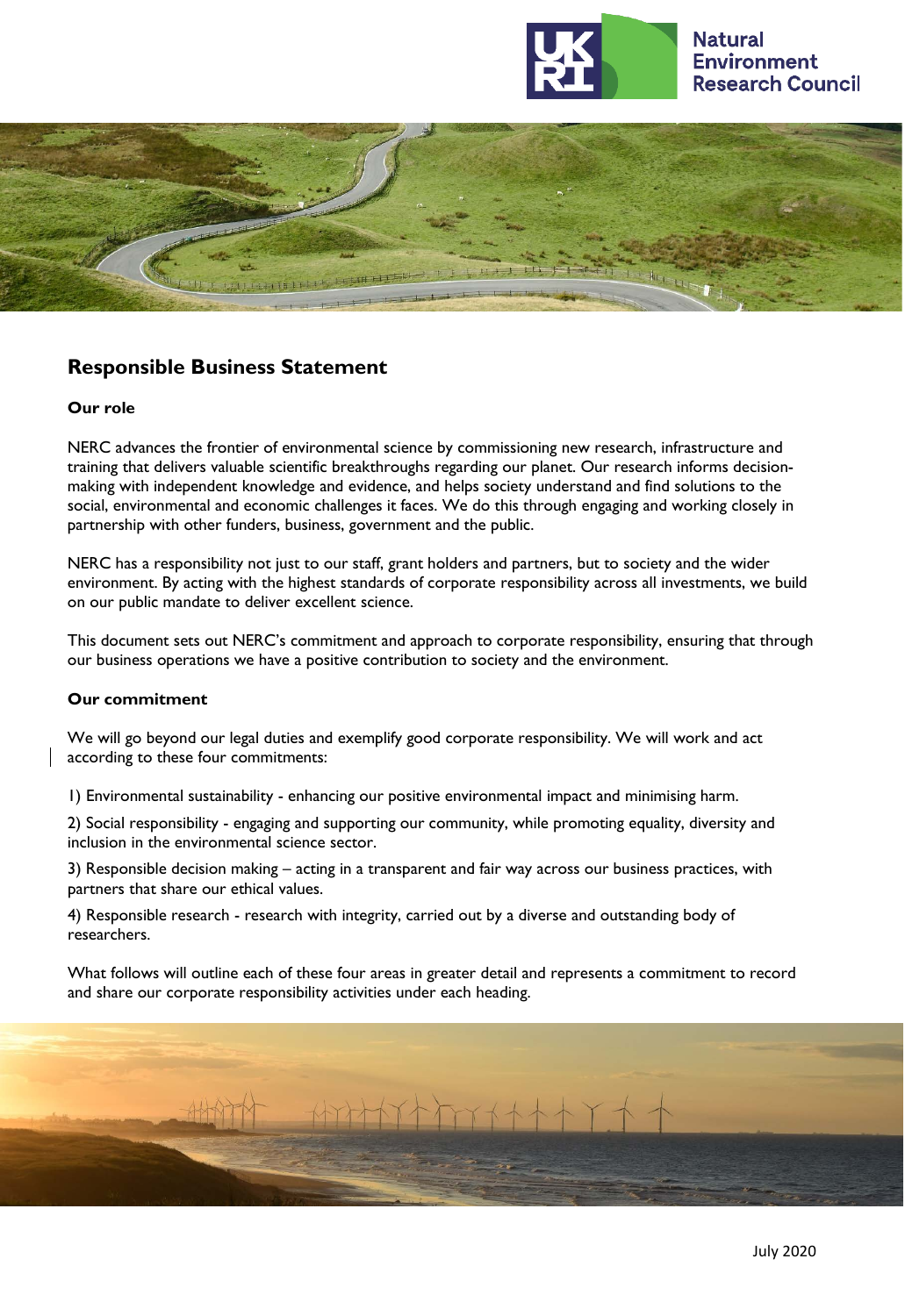

**1) Environmental sustainability -** enhancing our positive environmental impact and minimising harm.

1.1. We recognise that we have choices in the way we operate as a business. We will make choices that enhance and protect the natural environment while minimising environmental harm across all our investments.

1.2. Due to the nature of scientific research operations may sometimes result in environmental harm. To minimise future impact we will make responsible, far-sighted decisions as long-term custodians of our environment. We will share our decision-making processes to foster understanding and collaboration for common environmental benefit.

1.3. We are committed to continuous environmental improvement in the way we operate through monitoring, comprehensive reporting and creating an internal culture that embraces these practices and empowers our community to make proactive changes for environmental benefit.

1.4. We are taking a leading role in the implementation of the UKRI Environmental Sustainability Strategy and will ensure our activities are in line with the strategy commitments; including the commitment to have 'net zero' carbon emissions for our directly controlled activities by 2040.



# **2) Social responsibility - engaging and supporting our community, while promoting equality, diversity and inclusion in the environmental science sector.**

2.1. Our people are key to our success; those who work for us create who we are. We will invest in and support our staff to be the best they can be, through training and development opportunities while creating a diverse and supportive workplace in which they can prosper.

2.2. NERC's responsibility does not end at the office – it extends to the community, both scientific and the public. Through our public engagement work, we will support initiatives that develop the skills base of environmental scientists and increase public awareness of their work. We will support our staff in identifying local organisations with similar values where they can volunteer their time.

2.3. Just as we ask our staff to keep developing, we will continue improving our policies and practices to create an equal, diverse, and informed workforce who are engaged with our commitment to deliver scientific excellence.

2.4. In line with the UKRI policy we will embed equality, diversity and inclusion at all levels and in all that we do. All our staff have a role to play, creating a working environment which promotes dignity and respect for all, and where individual differences and the contributions of all staff are recognised and valued. As a funder we will take active steps to encourage an inclusive and diverse grant holder community, acknowledging difference can support scientific excellence.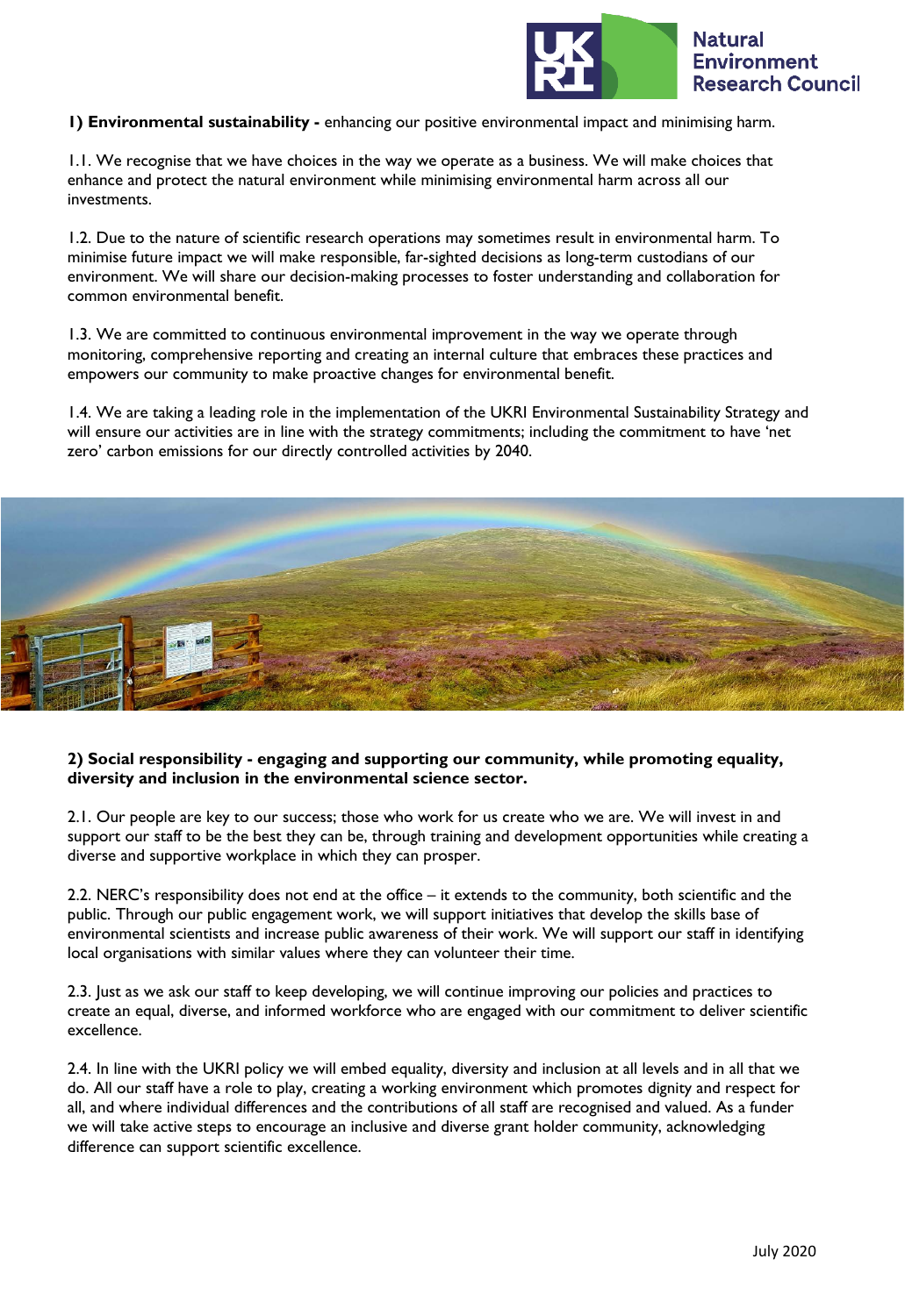



**3) Responsible decision making - acting transparently and fairly across our business practices, with partners that share our ethical values.**

3.1. The independence of NERC science is integral to its value. We commit to protecting that independence through robust systems of governance, and the use of a diverse range of experts in our council and advisory bodies.

3.2. NERC's decision-making will be fair and transparent, holding us accountable to the public we serve. We will prioritise clear and timely communication that articulates not only what we are doing, but the aims and impacts behind our actions.

3.3. Through our transparent business practices, both directly and indirectly through our centres and business partners, we aim to foster public understanding and pride in the work NERC undertakes and funds.

3.4. We will communicate our social and environmental performance to staff and beyond and articulate the wider benefits of our actions through the UN Global Goals for Sustainable Development.



# **4) Responsible research - research with integrity, carried out by a diverse and outstanding body of researchers**

4.1. As part of UK Research and Innovation, NERC recognises and embraces its responsibility to promote responsible behaviour and promote good conduct in research. As set out in the UKRI Terms and Conditions, we will abide by 2009 Code of Conduct and Policy on the Governance of Good Research Conduct, 2010 Concordat for Engaging the Public with Research, 2012 Concordat to Support Research Integrity, considered in conjunction with the revised 2019 Universities UK Concordat to Support Research Integrit[y.](https://www.universitiesuk.ac.uk/policy-and-analysis/reports/Pages/the-concordat-for-research-integrity.aspx) We will also abide by specific concordats relating to specific policy areas including *inter alia* the Concordat on Understanding Animals in Research and the UKRI's policy on open access.

4.2. We will embed the practices set out in the above through our funding approaches and exemplify it in the way we interact with our research community.